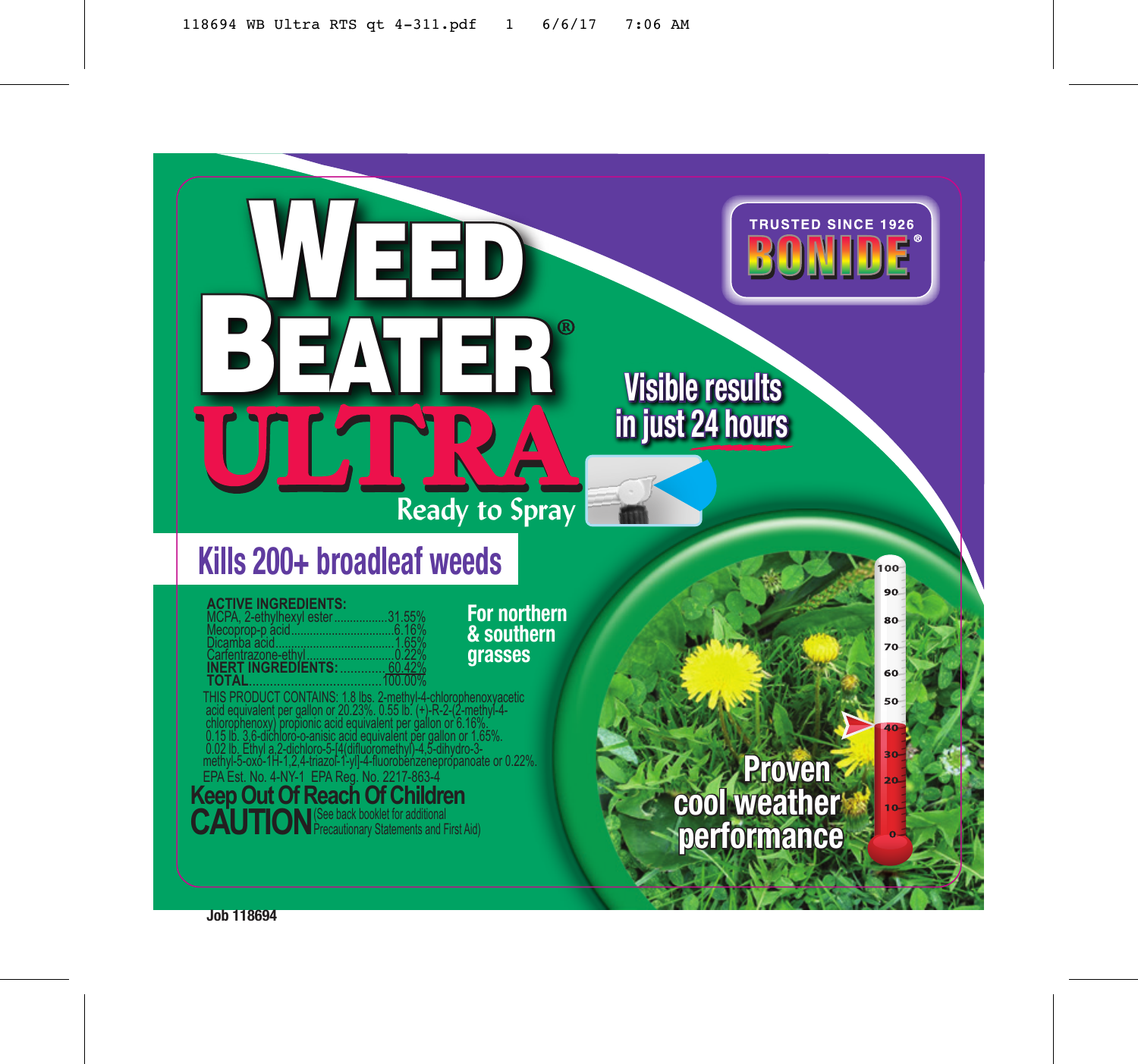## **weed beater ultra ready to spray**

- Performs in both warm and cool weather
- Won't harm lawn grass when used as directed
- For northern and southern grasses
- See results in hours
- Reseed in 2 weeks

EPA Reg. No. 2217-863-4 EPA Est. No. 4-NY-1

©Bonide Products, Inc. All Rights Reserved

Distributed by nide Products, Inc. 6301 Sutliff Road Oriskany, NY 13424



**RN**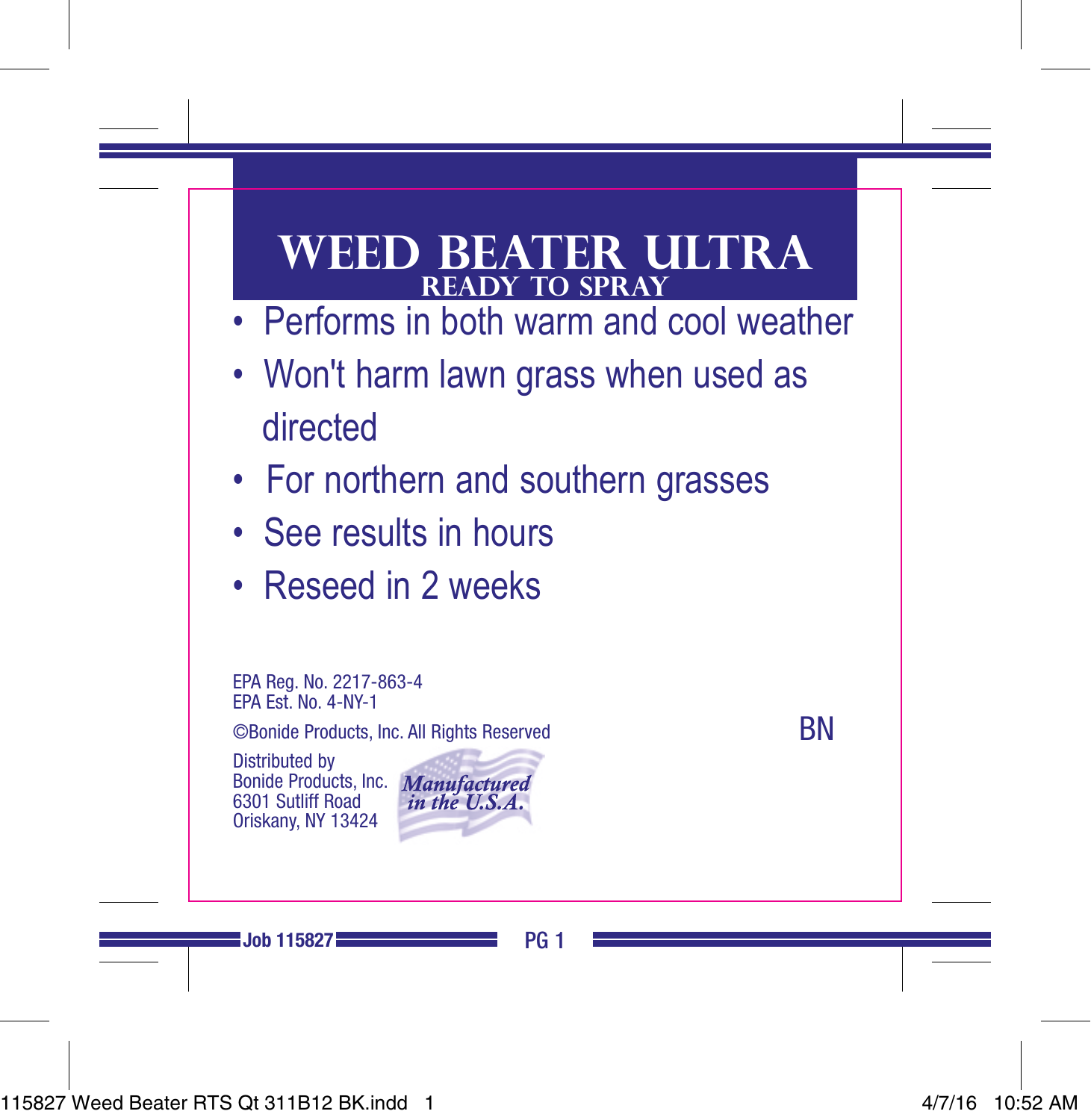

#### **READ THE ENTIRE LABEL FIRST. OBSERVE ALL PRECAUTIONS AND FOLLOW DIRECTIONS CAREFULLY.**

### **DIRECTIONS FOR USE**

It is a violation of Federal law to use this product in a manner inconsistent with its labeling.

#### **Precautions and Restrictions:**

Do not apply this product in a way that will contact workers or other persons and pets, either directly or through drift. Only protected handlers may be in the area during application. Do not reenter or permit workers to reenter treated area until sprays have dried.

#### **PRODUCT DESCRIPTION**

This product contains four active ingredients including carfentrazone-ethyl that broaden the spectrum of weed control.

This product offers these advantages:

- Excellent postemergent activity with proven performance for broadleaf weed control in turfgrass.
- Superior cool weather performance.
- High selectivity (turfgrass safety) in established cool season turfgrass and warm season turfgrass.
- Rapid and effective weed control for common and troublesome weed species in turfgrass, e.g. spurge, pennywort (dollarweed), dandelion, and white clover.
- Injury symptoms can be noticed within hours of the application and plant death can occur within 7 to 14 days.

#### **WHERE TO USE**

This product provides selective broadleaf control in warm season and cool season turfgrass.<br>• Residential/domestic sites are defined as areas associated with the household or

home life including, but not limited to apartment complexes, condominiums, and patient care areas of nursing homes, mental institutions, hospitals, or convalescent homes. This retail sprayer bottle will cover the approximate areas described below when this product is applied to established turfgrass. Over-application or rates above those specified on this label can cause turf injury.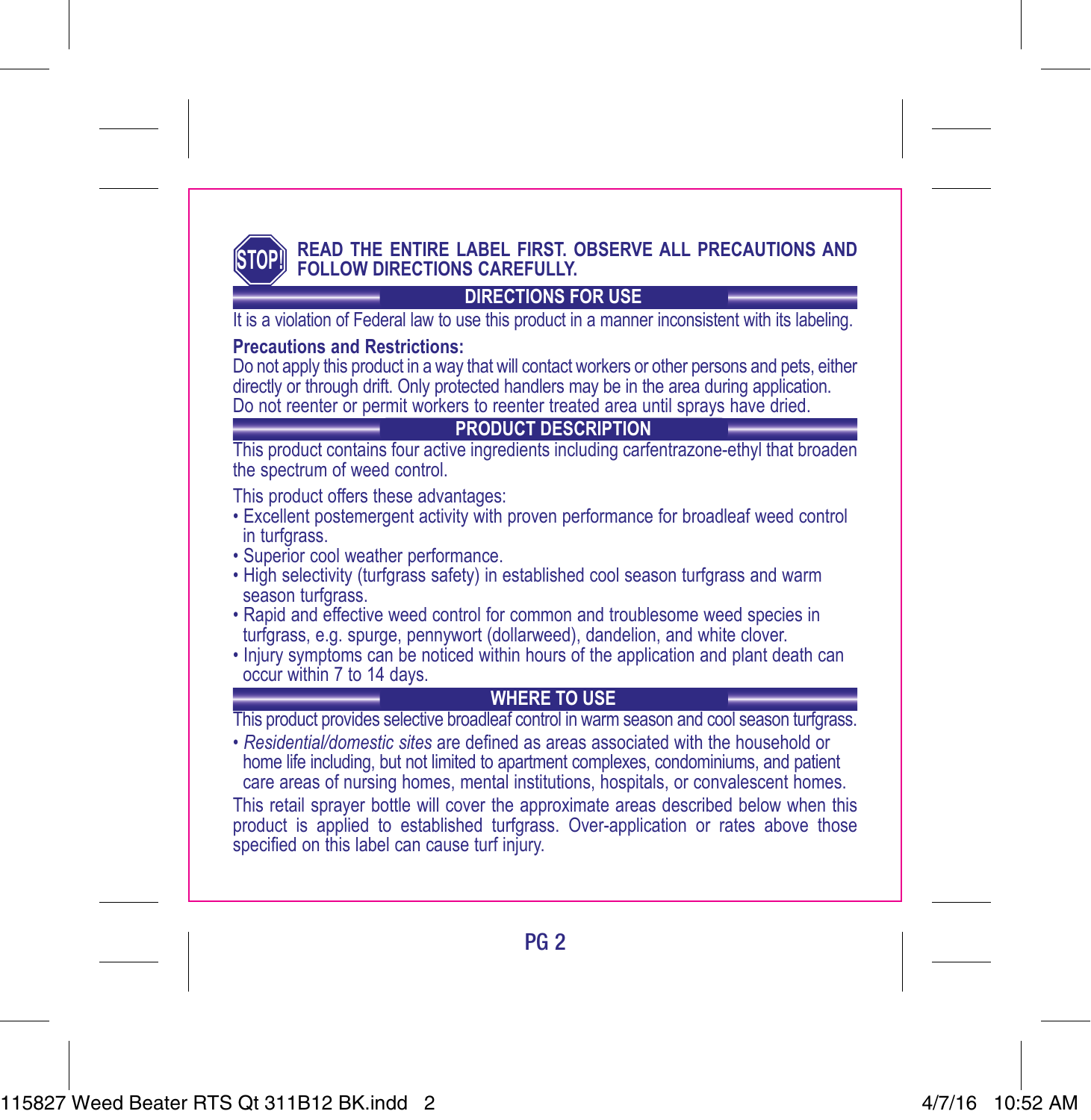#### **PROHIBITIONS**

- Do not apply to any body of water such as lakes, streams, rivers, ponds, reservoirs, or estuaries (salt water bays). Do not apply to any shorelines (noncropland sites adjacent to the edges of a body of water) for lakes, streams, rivers, ponds, reservoirs, or estuaries (salt water bays).
- Do not apply to wetlands (swamps, bogs, potholes, or marshes).
- Do not apply to agricultural irrigation water or on agricultural irrigation ditchbanks and canals.
- Do not apply to agricultural drainage water or on agricultural ditchbanks.
- Aerial application is prohibited.
- Not for use on turf being grown for sale or other commercial use as sod, or for commercial seed production, or for research purposes.
- Do not apply this product to bentgrass greens, carpetgrass, dichondra, legumes, and lawns where desirable clovers are present.
- Do not use this product on or near desirable plants, including contact of spray on exposed root systems or adventitious shoots within the drip line of desirable trees and shrubs, since injury may result.

#### **TURFGRASS TOLERANCE**

- The turfgrass tolerance to this product may vary and temporary turfgrass yellowing
- Do not apply this product to St. Augustinegrass during spring green-up which is the transition period between dormancy and active growth.
- Cultivars of St. Augustinegrass vary in tolerance to this product. Do not apply this product to 'Floratam' St. Augustinegrass.
- Environmental conditions and certain spray tank additives (e.g. adjuvants, wetting agents, surfactants), liquid fertilizers, and tank mixtures containing other emulsifiable concentrates may reduce the selectivity on the turfgrass.
- The user assumes the responsibility for any turf (plant) injury, damage, or other liability resulting from the use of this product on turf species not listed on this labeling.

These cool season and warm season turfgrass species may be treated: **Cool Season Turf:** Kentucky bluegrass, Perennial ryegrass, Tall fescue, Red or fine leaf fescues, Mixtures of cool season species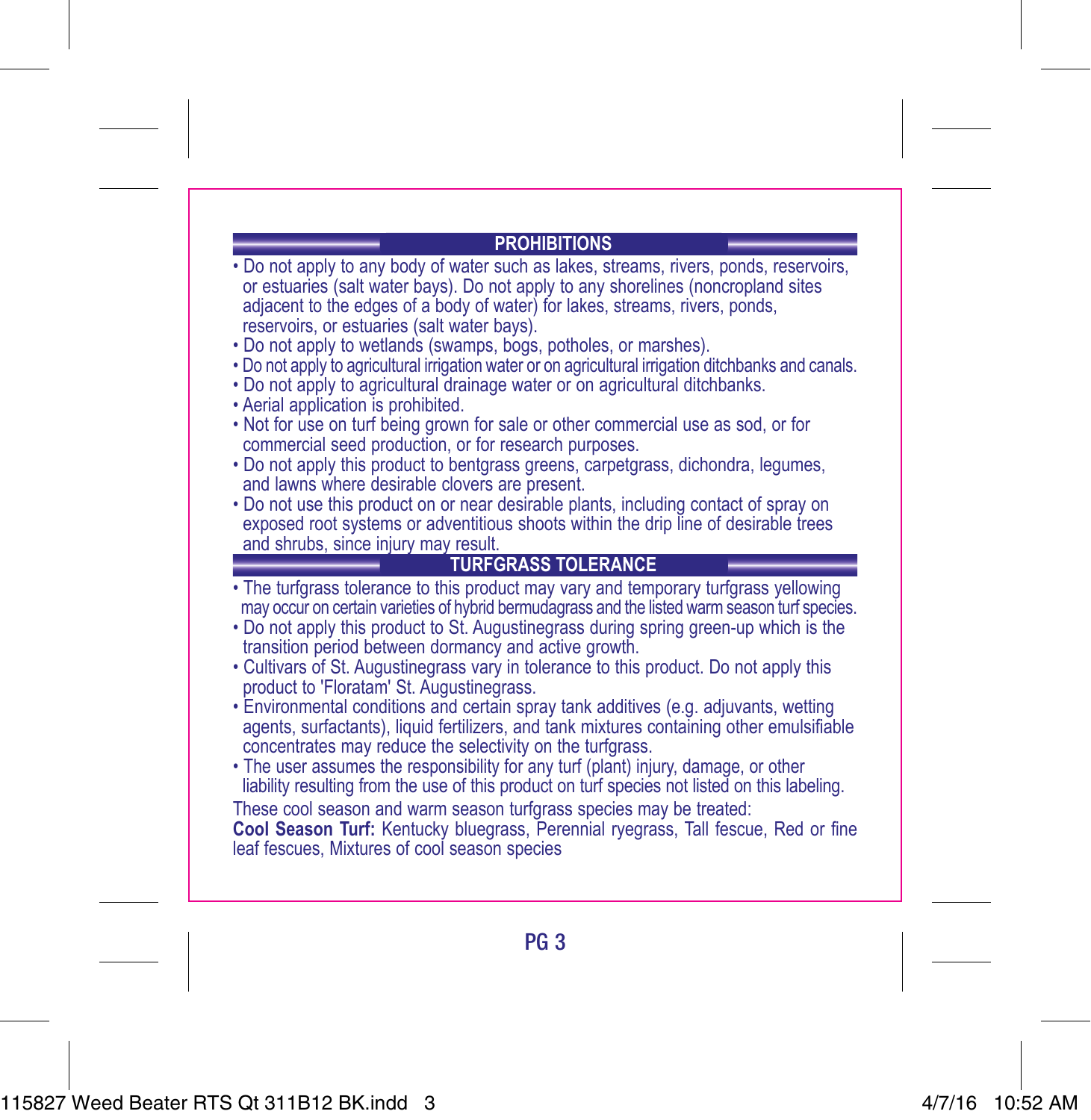**Warm Season Turf:** Bahiagrass, Buffalograss, Centipedegrass, Common bermudagrass, Hybrid bermudagrass, St. Augustinegrass (excluding 'Floratam'), **Zoysiagrass** 

#### **APPLICATION SCHEDULES**

- Early postemergent applications of this product are recommended for annual, biennial, and perennial weeds. Apply this product to broadleaf weeds that are young and actively growing for the best results. This product combines a contact herbicide with systemic herbicides and provides little or no residual activity at specified use rates.
- This product may be applied as a single broadcast application or as a split/sequential broadcast application in the spring, summer, or fall. Spring and fall treatments under adequate soil moisture conditions are preferred to the summer treatments. Generally, summer broadcast applications to older, drought stressed weeds are less effective.
- Extremes in environmental conditions, e.g. temperature and moisture, soil conditions, and cultural practices may affect the activity of this product. Under warm moist conditions, herbicide symptoms may be accelerated. While under very dry conditions, the expression of herbicide symptoms is delayed, and weeds hardened off by drought are less susceptible to this product.

#### **For newly seeded areas:**

- The application of this product to grass seedlings is recommended after the second mowing. **For newly sodded, sprigged, or plugged areas:**
- The application of this product to newly sodded, sprigged, or plugged grasses should be delayed until 3 to 4 weeks after the sodding, sprigging, or plugging operations.

#### **For dormant turf:**

Applications to dormant bermudagrass and dormant zoysiagrass are suggested.

#### **Prohibitions for application schedules:**

• Do not broadcast apply when air temperatures exceed 85°F; some injury may be expected with spot treatments when air temperatures exceed 85°F.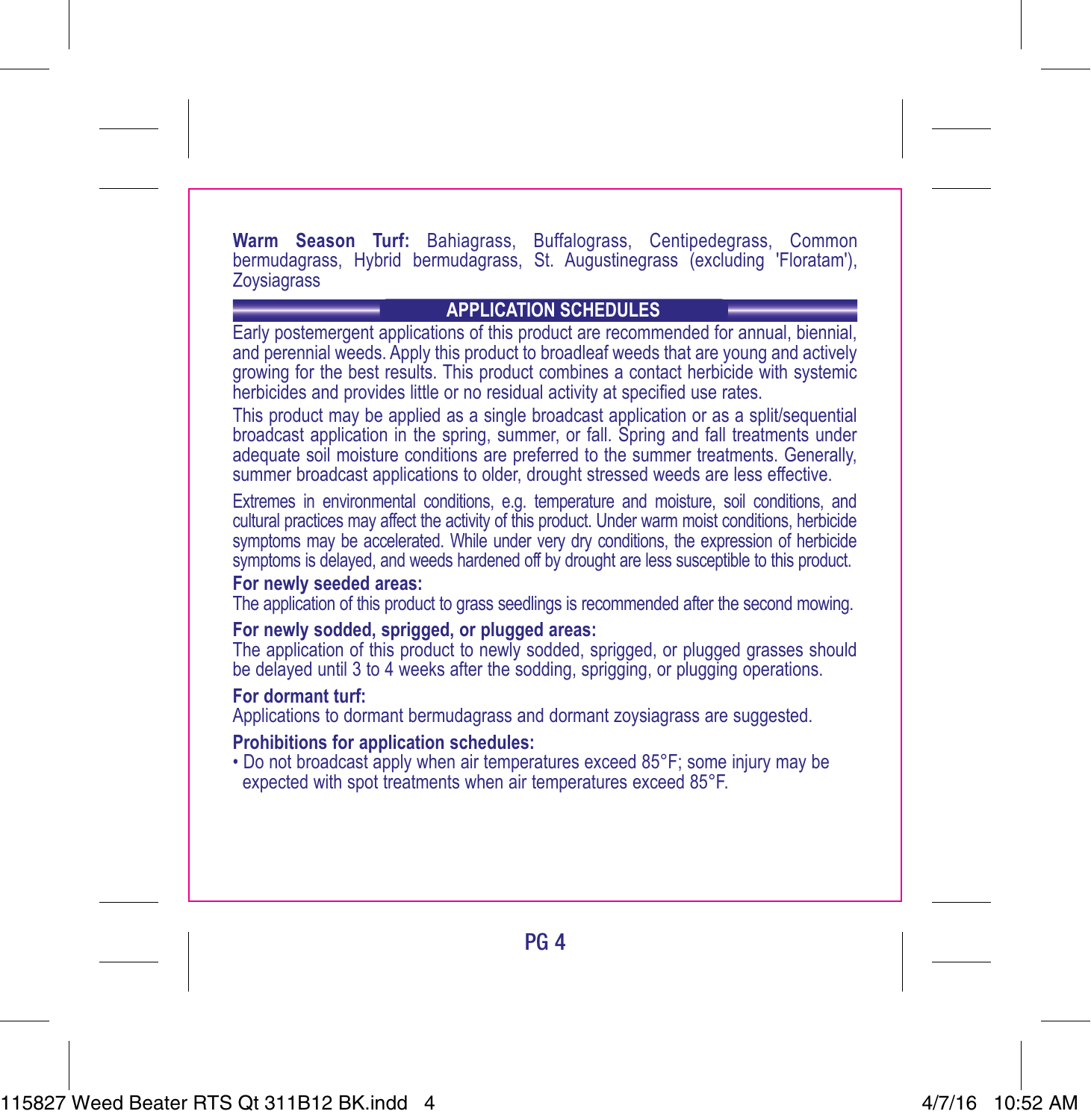#### **HOW MUCH TO USE: USE RATES AND SPRAY VOLUMES FOR TURFGRASS**

Generally, the lower application rates within the specified range will provide satisfactory control of sensitive weed species. The higher application rates within the specified range will be required for dense infestations of perennial weeds, for adverse/extreme environmental conditions, or for weeds beyond the appropriate growth stages.

#### **Limitations on broadcast treatments for turfgrass on all use sites:**

The maximum application rate is 6.67 pints of product per acre per application. The maximum number of broadcast applications is limited to 2 per year with a minimum of 30 days between applications. The maximum seasonal rate is 13.34 pints of product per acre per year (3.0 lb MCPA ae, 0.92 lb MCPP-p ae, and 0.25 lb dicamba ae per acre per year), excluding spot treatments.

Use rates and spray volumes of this product as broadcast treatments for use on turfgrass are presented in Table 1.

#### **FOUR STEPS TO APPLY**

- 1. **Measure** the total (entire) lawn area to be sprayed. For rectangular areas, multiply the length by the width to obtain total square feet.
- 2. **TO BEGIN** spraying: Connect a garden hose to the hose-end sprayer. Make sure the control valve on the nozzle is in the OFF position. Turn on water at faucet. Point (Aim) nozzle toward lawn and turn the control valve to the ON position. Water will automatically mix with the product. Spray evenly over the measured area.
- 3. **SPRAY:** Spray evenly over the measured area. Walk at a steady pace. This 32 fl. oz. container will treat 21,000 sq. ft. (cool season) turfgrass or 42,000 sq. ft. (warm season) turfgrass.
- 4. **TO STOP** spraying: Turn control valve to the OFF position. Turn off water at faucet. To relieve (discharge) pressure, turn control valve to ON position and wait until water stops spraying before removing sprayer from hose.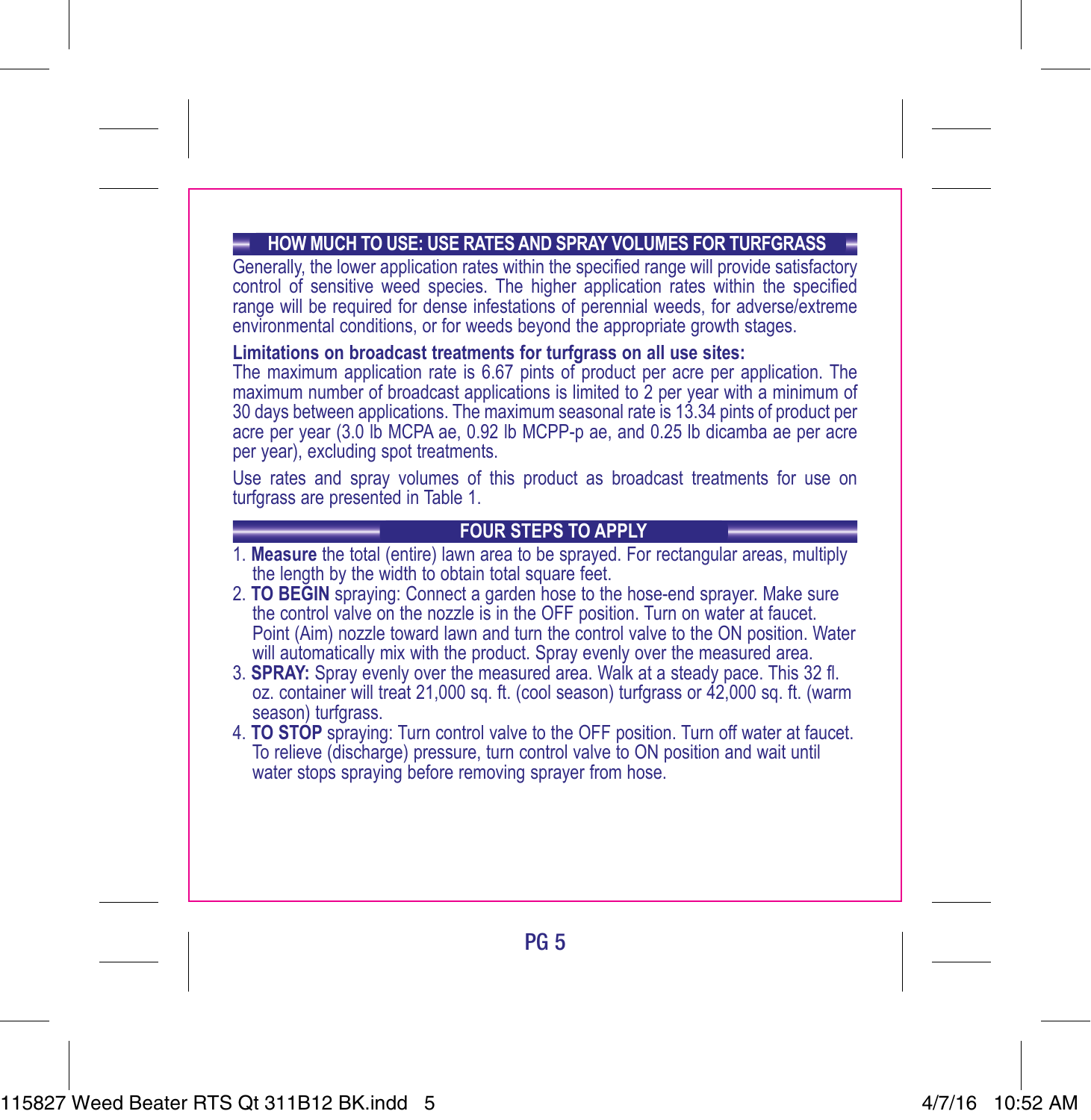| TABLE 1.<br>USE RATES FOR ORNAMENTAL LAWNS AND TURFGRASS                                                                      |                                               |
|-------------------------------------------------------------------------------------------------------------------------------|-----------------------------------------------|
| Lawns:                                                                                                                        | 32 fl. oz. sprayer jar or retail<br>container |
| Kentucky bluegrass,<br>Perennial ryegrass,<br>Tall fescue,<br>Red or fine leaf fescues and<br>mixtures of cool season species | 21,000 sq. ft.                                |
| Common bermudagrass,<br><b>Hybrid bermudagrass</b><br>and Zoysiagrass                                                         | 42,000 sq. ft.                                |
| Bahiagrass,<br>Buffalograss,<br>Centipedegrass,<br>St. Augustinegrass (excluding<br>'Floratam')                               | 43,000 sq. ft.                                |

#### **CULTURAL TIPS FOR IMPROVED CONTROL**

#### **Irrigation:**

- Do not apply this product through any type of irrigation system.
- Do not apply this product immediately before rainfall or irrigation. Do not irrigate or water the turfgrass within 24 hours after application.

#### **Mowing:**

• Delay mowing 1 to 2 days before and after the application of this product.

#### **Reseeding interval:**

• Treated areas may be reseeded 2 weeks after application.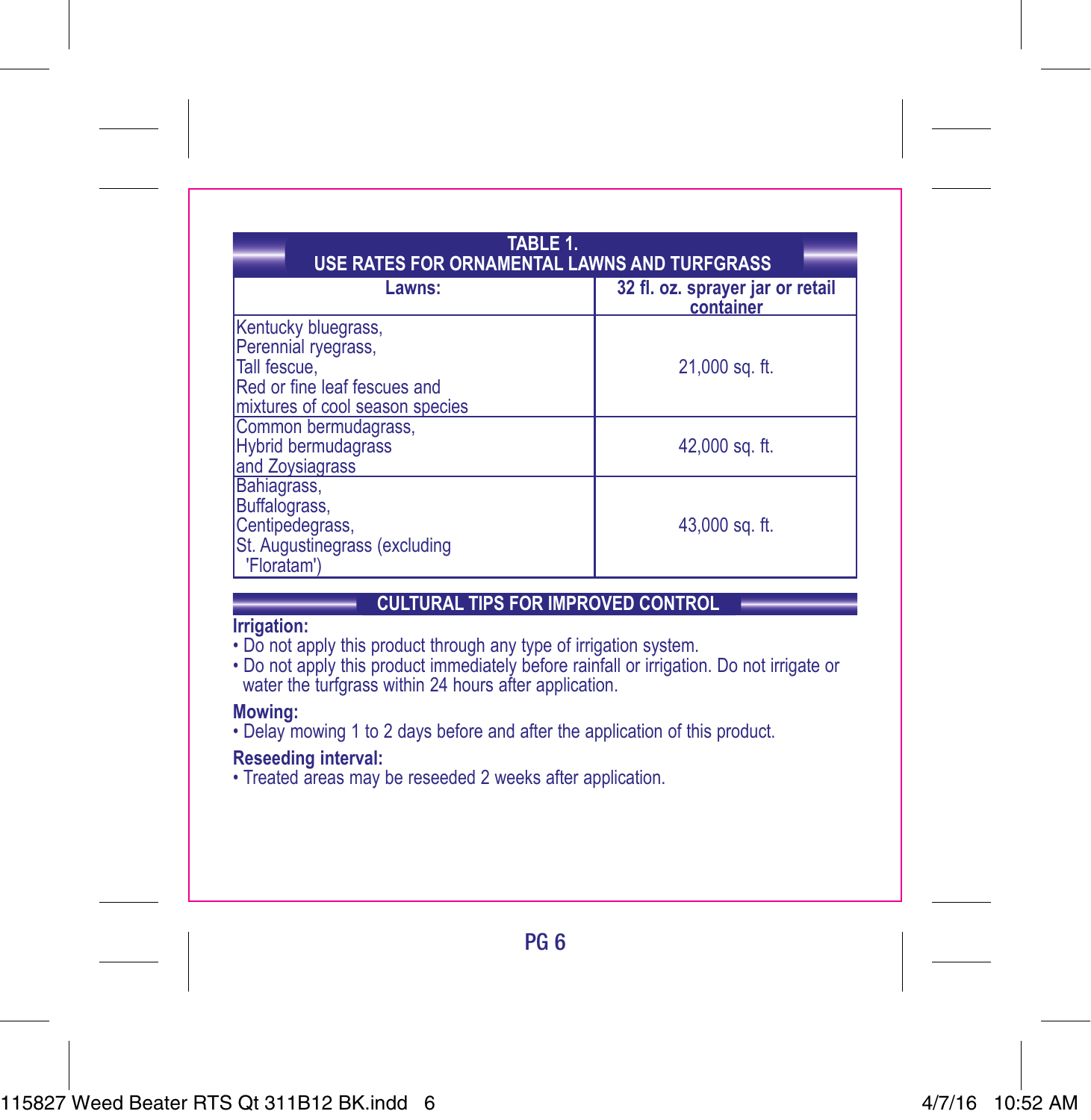#### **BROADLEAF WEEDS CONTROLLED**

This product will control or suppress the following broadleaf weeds and will control or suppress other broadleaf weeds that are susceptible to MCPA.

#### **-BROADLEAF WEEDS-**

Annual yellow sweetclover, Aster, Austrian fieldcress, Bedstraw, Beggarticks, Betony, Florida, Bindweed, field, Bird vetch, Bitter wintercress, Bittercress, hairy, Bitterweed, Black-eyed Susan, Black medic, Black mustard, Blackseed plantain, Blessed thistle, Bloodflower milkweed, Blue lettuce, Blue vervain, Bracted plantain, Brassbuttons, Bristly oxtongue, Broadleaf dock, Broadleaf plantain, Broomweed, Buckhorn, Buckhorn plantain, Bulbous buttercup, Bull thistle, Bullnettle, Burclover, Burdock, Burning nettle, Burweed, Buttercup, Buttonweed, Canada thistle, Carolina geranium, Carpetweed, Catchweed bedstraw, Catnip, Catsear, Chickweed, common, Chickweed, mouseear, Chicory, Cinquefoil, Clover, crimson, Clover, hop, Clover, red, Clover, strawberry, Clover, sweet, Clover, white, Cockle, Cocklebur, Common mullein, Creeping Jenny (Creeping Charlie), Cudweed, Curly dock, Daisy, English, Daisy fleabane, Daisy, oxeye, Dandelion, Dichondra, Dogbane, Dogfennel, Dollarweed, Elderberry, False dandelion, Falseflax, False sunflower, Fiddleneck, Florida pusley, Frenchweed, Galinsoga, Goathead, Goldenrod, Ground ivy, Gumweed, Hairy fleabane, Hawkweed, Healall, Heartleaf drymary, Heathaster, Hedge bindweed, Hedge mustard, Hemp, Henbit, Hoary cress, Hoary plantain, Hoary vervain, Horsenettle, Jimsonweed, Knawel, Knotweed, Kochia, Lambsquarters, Lespedeza, Mallow, Matchweed, Mexicanweed, Milk vetch, Morningglory, Mouseear hawkweed, Mugwort, Musk thistle, Mustard, Narrowleaf plantain, Narrowleaf vetch, Nettle, Orange hawkweed, Oriental cocklebur, Oxalis, Parsley-piert, Parsnip, Pearlwort, Pennygrass, Pennywort, Peppergrass, Pepperweed, Pigweed, Pineywoods bedstraw, Plains coreopsis (tickseed), Plantain, Poison ivy, Poison oak, Pokeweed, Poorjoe, Prairie sunflower, Prickly lettuce, Prickly sida, Prostrate knotweed, Prostrate pigweed, Prostrate spurge, Prostrate vervain, Puncturevine, Purslane, common, Ragweed, Red sorrel, Redroot pigweed, Redstem filaree, Rough cinquefoil, Rough fleabane, Russian pigweed, Russian thistle, Scarlet pimpernel, Scotch thistle, Sheep sorrel, Shepherdspurse, Slender plantain, Smallflower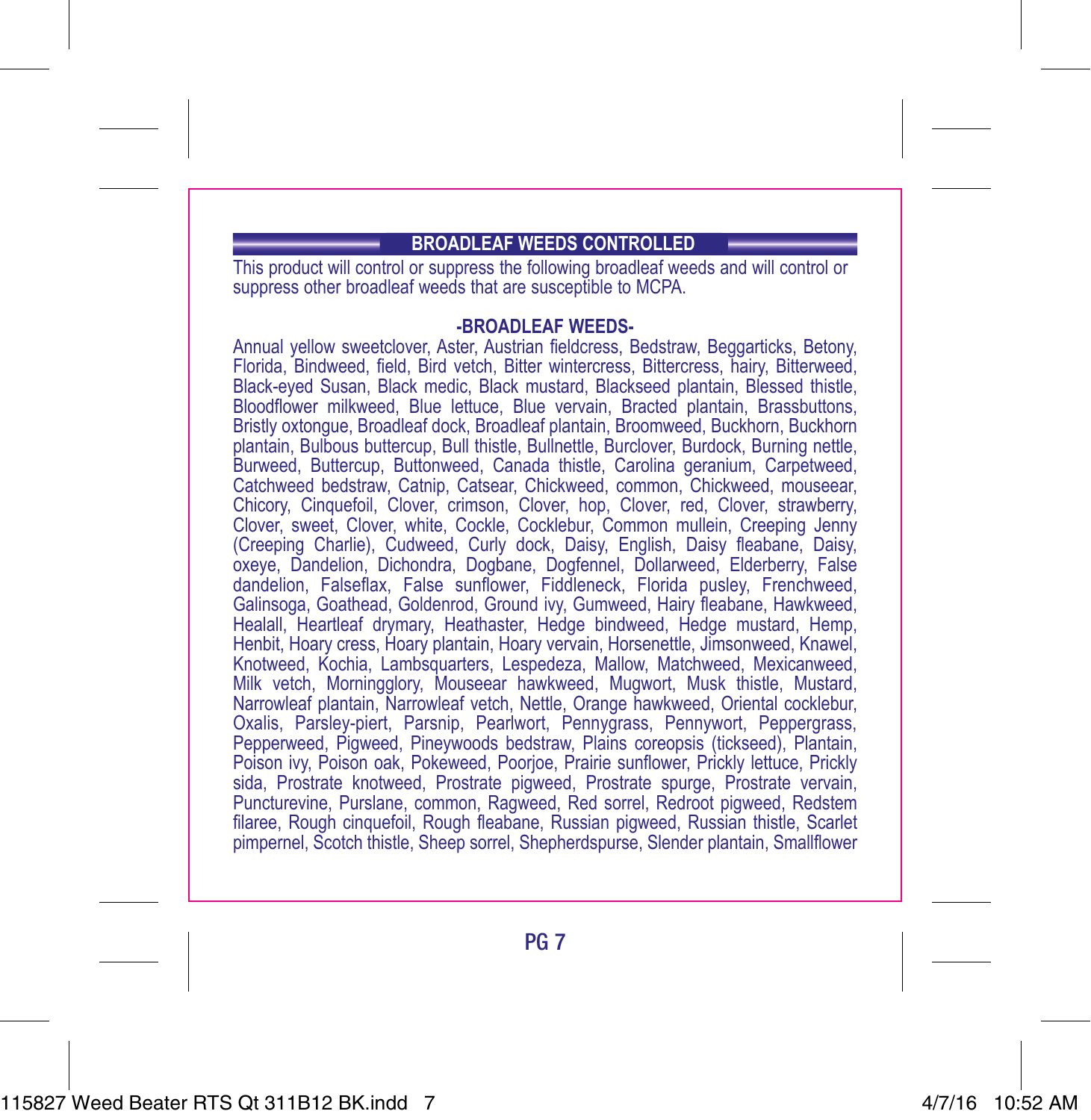#### **-BROADLEAF WEEDS Cont.-**

galinsoga, Smooth dock, Smooth pigweed, Sorrel, Sowthistle, Spanishneedles, Speedwell, Spiny amaranth, Spiny cocklebur, Spiny sowthistle, Spotted catsear, Spotted spurge, Spurweed, Stinging nettle, Strawberry, India mock, Tall nettle, Tall vervain, Tansy ragwort, Tansy mustard, Tanweed, Thistle, Trailing crownvetch, Tumble mustard, Tumble pigweed, Velvetleaf, Venice mallow, Virginia buttonweed, Virginia creeper, Virginia pepperweed, Water pennywort, Wavyleaf bullthistle, Western clematis, Western salsify, White mustard, Wild aster, Wild buckwheat, Wild carrot, Wild fouro'clock, Wild garlic, Wild geranium, Wild lettuce, Wild marigold, Wild mustard, Wild onion, Wild parsnip, Wild radish, Wild rape, Wild strawberry, Wild sweet potato, Wild vetch, Woodsorrel, Woolly croton, Woolly morningglory, Woolly plantain, Wormseed, Yarrow, Yellow rocket, Yellowflower pepperweed

#### **SPRAY DRIFT MANAGEMENT**

Avoiding spray drift at the application site is the responsibility of the applicator. The interaction of many equipment and weather-related factors determine the potential for spray drift. The applicator and the grower are responsible for considering all these factors when making decisions.

#### **Wind Speed**

Apply only when the wind speed is 2 to 10 mph at the application site. Do not apply at wind speeds greater than 10 mph.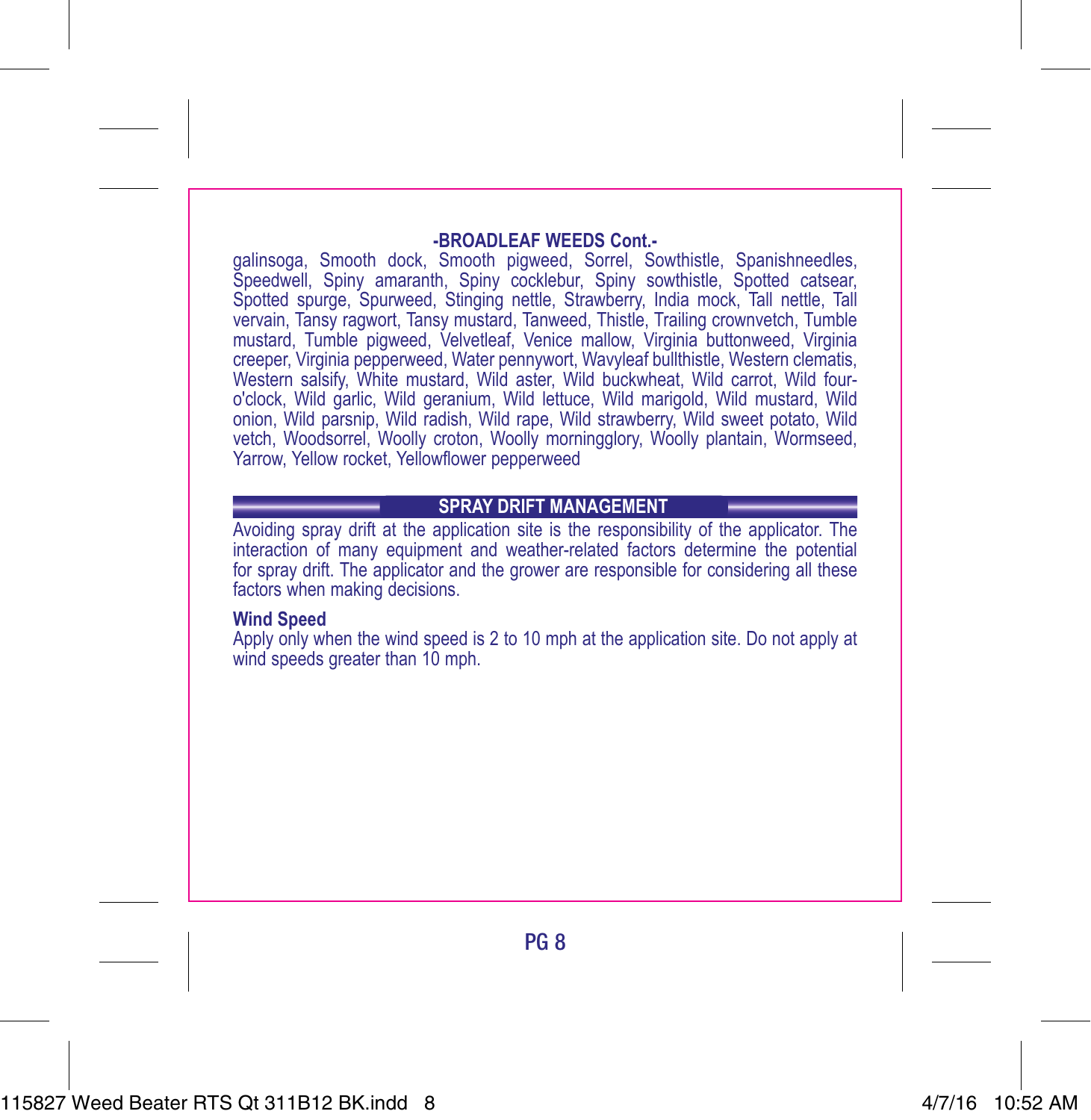## **STORAGE AND DISPOSAL**

Do not contaminate water, food, or feed by storage or disposal. **PESTICIDE STORAGE:** Keep from freezing.

**PESTICIDE DISPOSAL AND CONTAINER HANDLING:** Nonrefillable container. Do not reuse or refill this container. **If empty:** Place in trash or offer for recycling if available. **If partly filled:** Call your local solid waste agency for disposal instructions. Never place unused product down any indoor or outdoor drain.

| <b>FIRST AID</b> |                                                                                                                                                                                                                                                                                               |
|------------------|-----------------------------------------------------------------------------------------------------------------------------------------------------------------------------------------------------------------------------------------------------------------------------------------------|
| lif              | • Call a poison control center or doctor immediately for treatment advice.<br>swallowed: • Have person sip a glass of water if able to swallow.<br>• Do not induce vomiting unless told to by a poison control center or doctor.<br>• Do not give anything by mouth to an unconscious person. |
| If on skin:      | • Take off contaminated clothing.<br>• Rinse skin immediately with plenty of water for 15-20 minutes.<br>• Call a poison control center or doctor for treatment advice.                                                                                                                       |
| If in eves:      | • Hold eve open and rinse slowly and gently with water for 15-20 minutes.<br>• Remove contact lenses, if present, after the first 5 minutes, then<br>continue rinsing.<br>• Call a poison control center or doctor for treatment advice.                                                      |
| If inhaled:      | • Move person to fresh air.<br>• If person is not breathing, call 911 or an ambulance, then give<br>artificial respiration, preferably mouth-to-mouth if possible.<br>• Call a poison control center or doctor for treatment advice.                                                          |
|                  | Have the product container or label with you when calling a poison control<br>center or doctor or going for treatment. You may also contact 1-800-858-7378<br>for emergency medical treatment information.                                                                                    |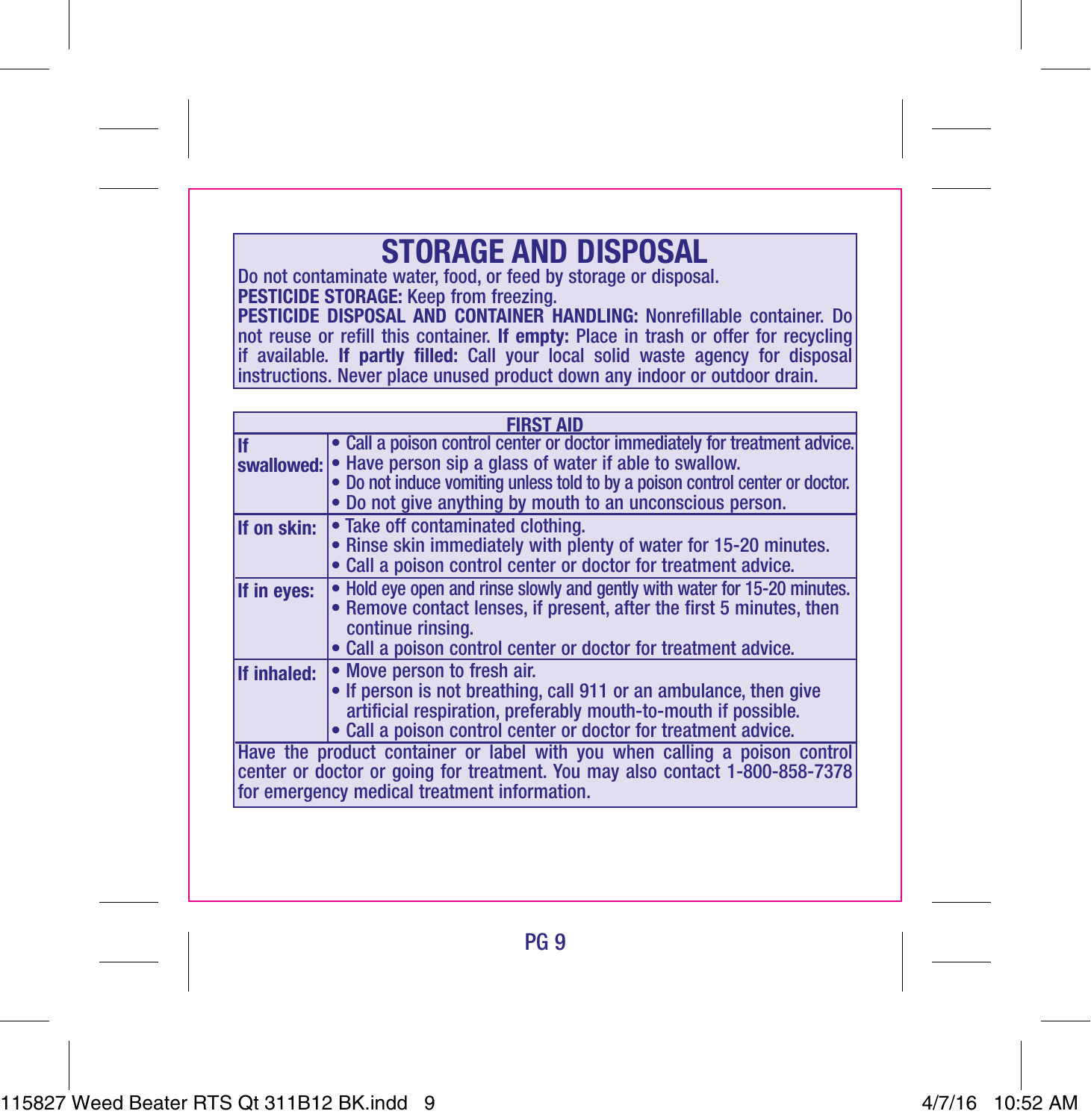**PRECAUTIONARY STATEMENTS Hazards to Humans and Domestic Animals CAUTION:** Harmful if swallowed. Causes moderate eye irritation. Harmful if absorbed through the skin. Avoid contact with eyes, skin, or clothing. Wash thoroughly with soap and water after handling.

#### **Personal Protective Equipment (PPE):**

Some materials that are chemical-resistant to this product are barrier laminate, or Viton ≥ 14 mils. If you want more options, follow the instructions for category G on an EPA chemical-resistance category selection chart.

Mixers, loaders, applicators and other handlers must wear:

- Long-sleeved shirt and long pants
- Protective eyewear (goggles or face shield)
- Chemical-resistant gloves
- Shoes plus socks

#### **User Safety Requirements**

Follow manufacturer's instructions for cleaning/maintaining PPE. If no such instructions for washables exist, use detergent and hot water. Keep and wash PPE separately from other laundry. Discard clothing and other absorbent material that have been drenched or heavily contaminated with the product's concentrate. Do not reuse them.

#### **User Safety Recommendations:**

- •Users should wash hands before eating, drinking, chewing gum, using tobacco, or using the toilet.
- •Users should remove clothing/PPE immediately if pesticide gets inside. Then wash thoroughly and put on clean clothing.
- •Users should remove PPE immediately after handling this product. Wash the outside of gloves before removing. As soon as possible, wash thoroughly and change into clean clothing.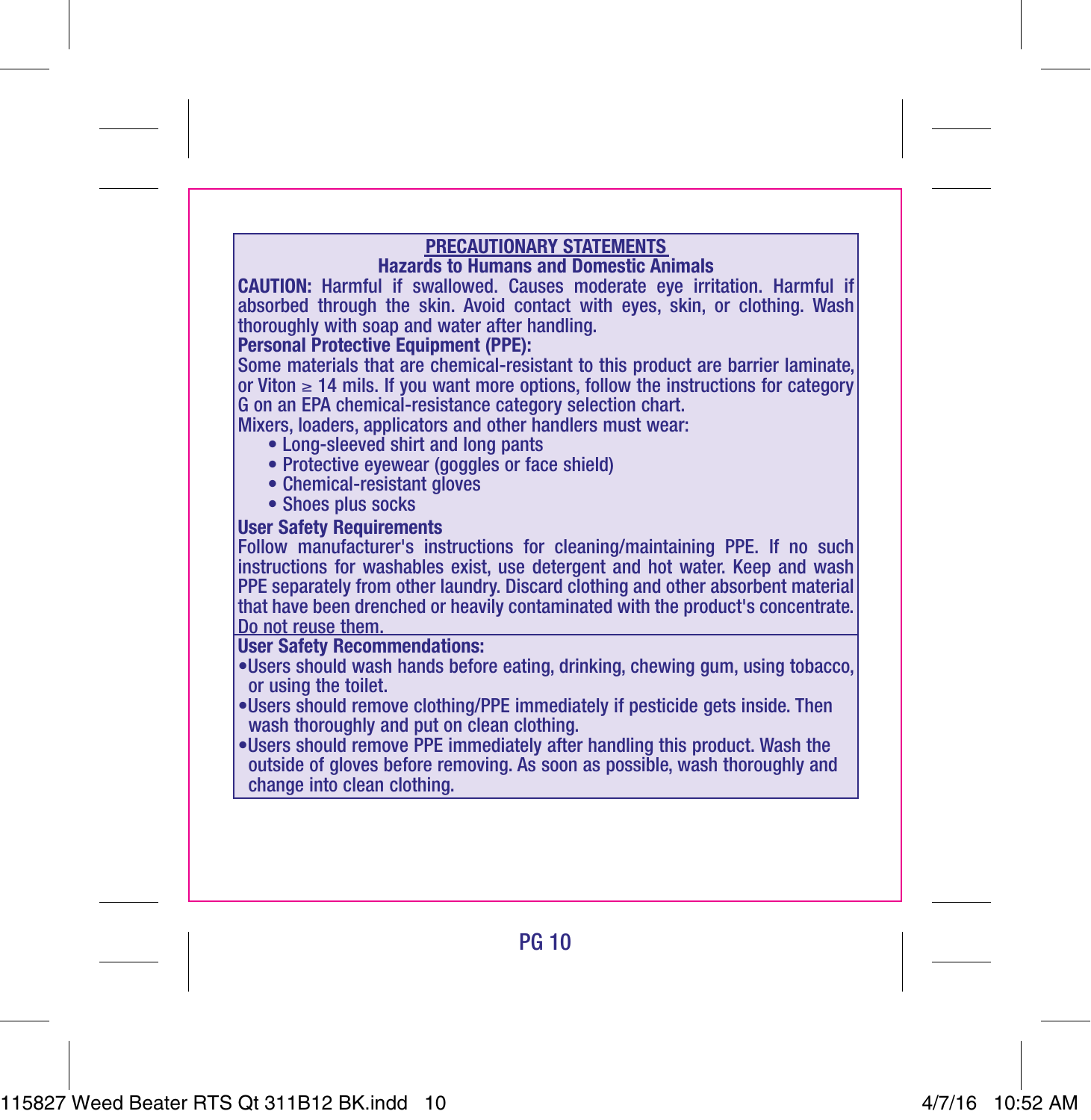#### **ENVIRONMENTAL HAZARDS**

This pesticide may be toxic to fish, aquatic invertebrates and aquatic plants. This pesticide may adversely affect non-target plants. Do not apply directly to water, to areas where surface water is present, or to intertidal areas below the mean high water mark. Do not contaminate water when disposing of equipment washwater or rinsate. Drift and runoff may be hazardous to aquatic organisms in water adjacent to treated areas. Runoff of this product will be reduced by avoiding applications when rainfall is forecasted to occur within 48 hours. This chemical has properties and characteristics associated with chemicals detected in groundwater. The use of this chemical in areas where soils are permeable, particularly where the water table is shallow, may result in groundwater contamination. Application around a cistern or well may result in contamination of drinking water or groundwater.